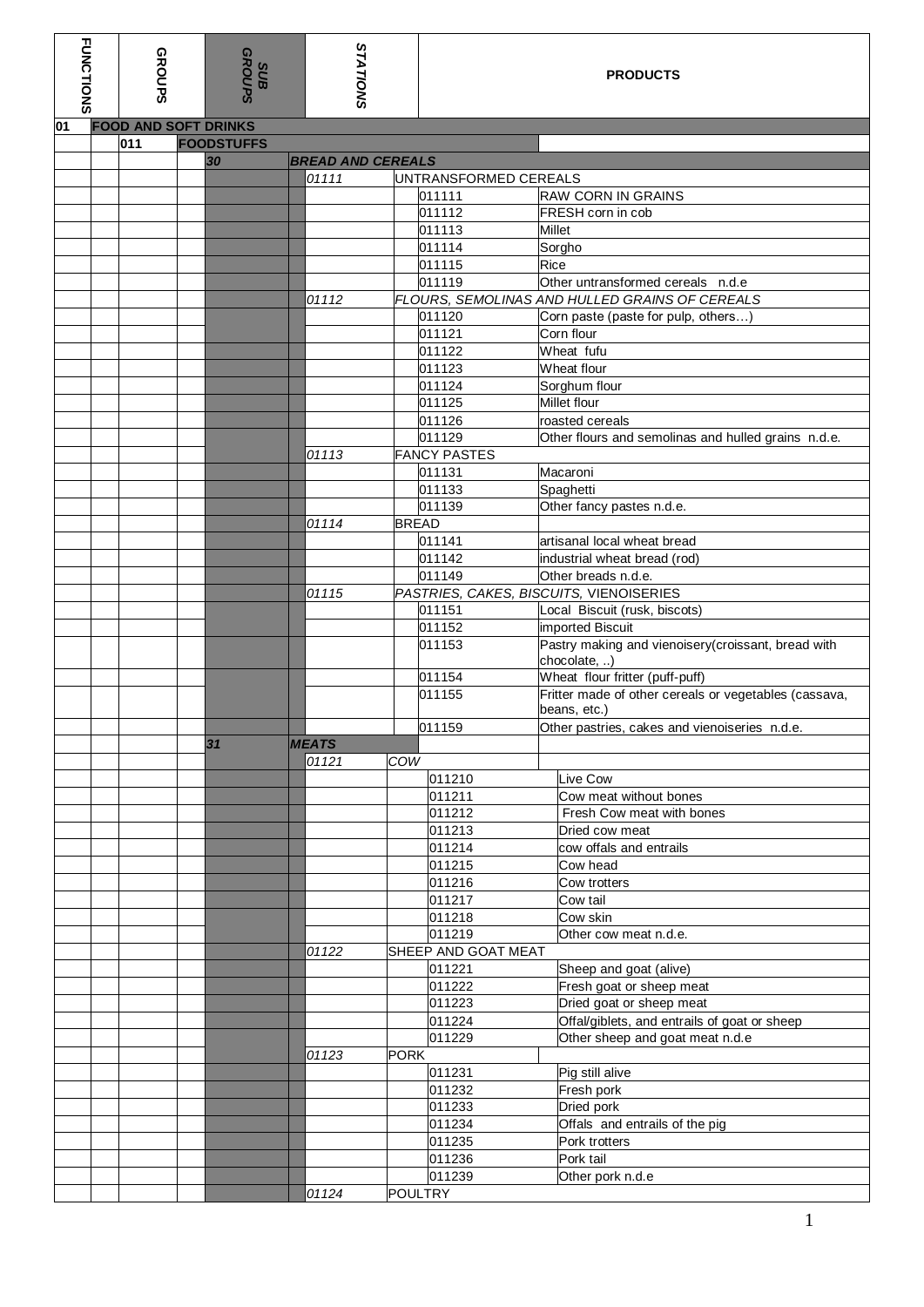| <b>FUNCTIONS</b> | <b>GROUPS</b> |  | SUDB<br>GROUPS | <b>STATIONS</b>         |                | <b>PRODUCTS</b>                     |  |                                                                                  |  |
|------------------|---------------|--|----------------|-------------------------|----------------|-------------------------------------|--|----------------------------------------------------------------------------------|--|
|                  |               |  |                |                         | 011240         |                                     |  | Live fowl                                                                        |  |
|                  |               |  |                |                         |                | 011241                              |  | Other live poultry                                                               |  |
|                  |               |  |                |                         |                | 011242                              |  | Imported frozen duck                                                             |  |
|                  |               |  |                |                         |                | 011243                              |  | Fresh chicken, local frozen chicken                                              |  |
|                  |               |  |                |                         |                | 011244                              |  | Frozen duck, Frozen turkey                                                       |  |
|                  |               |  |                |                         |                | 011245                              |  | Pieces of Chiken meat (wings, thighs, and gizzard<br>etc.)                       |  |
|                  |               |  |                |                         |                | 011246                              |  | Pieces of Duck and turkey meat (wings, thighs,<br>rump, foot of duck and turkey) |  |
|                  |               |  |                |                         |                | 011247                              |  | Other poultry meat product                                                       |  |
|                  |               |  |                |                         |                | 011249                              |  | Other poultry n.d.a.                                                             |  |
|                  |               |  |                | 01125                   | <b>ANIMALS</b> |                                     |  | BUSH MEAT/ GAME, SNAKE AND INSECTS, MEAT FROM DOMESTIC                           |  |
|                  |               |  |                |                         |                | 011251                              |  | Animal (alive)                                                                   |  |
|                  |               |  |                |                         |                | 011252                              |  | Fresh bush meat/ game                                                            |  |
|                  |               |  |                |                         |                | 011253                              |  | Dried bush meat/ game                                                            |  |
|                  |               |  |                |                         |                | 011254                              |  | smoked bush meat / game                                                          |  |
|                  |               |  |                |                         |                | 011255                              |  | Meat from domestic animal (Rabbit, guinea- pig,<br>dog, cat, etc)                |  |
|                  |               |  |                |                         |                | 011256                              |  | Snake meat                                                                       |  |
|                  |               |  |                |                         |                | 011257                              |  | Termites, crickets and grasshoppers/menghuin                                     |  |
|                  |               |  |                |                         |                | 011258                              |  | Caterpillars and larvae                                                          |  |
|                  |               |  |                |                         |                | 011259                              |  | Other bush meat/ game, snake and insect meat<br>n.d.e                            |  |
|                  |               |  |                | 01126                   |                | <b>BUTCHERY</b>                     |  |                                                                                  |  |
|                  |               |  |                |                         |                | 011261                              |  | sausage meat                                                                     |  |
|                  |               |  |                |                         |                | 011262                              |  | Jambon, paté (ham)                                                               |  |
|                  |               |  |                |                         |                | 011263                              |  | Pork muzzle, pork brown                                                          |  |
|                  |               |  |                | 01127                   |                | 011269                              |  | Other meat from the butchery n.d.e<br>CANNED, OTHER MEATS AND MEAT DERIVED FOOD  |  |
|                  |               |  |                |                         |                | 011271                              |  | Corned beef                                                                      |  |
|                  |               |  |                |                         |                | 011272                              |  | Canned pork                                                                      |  |
|                  |               |  |                |                         |                | 011273                              |  | Canned beef                                                                      |  |
|                  |               |  |                |                         |                | 011274                              |  | Canned chicken                                                                   |  |
|                  |               |  |                |                         |                | 011279                              |  | Other canned, other meat/ meat derived food n.d.e.                               |  |
|                  |               |  | 32             | <b>FISH AND SEAFOOD</b> |                |                                     |  |                                                                                  |  |
|                  |               |  |                | 01131                   |                |                                     |  | FISH, AND OTHERS FRESH FISHING PRODUCTCS                                         |  |
|                  |               |  |                |                         |                | 011311                              |  | Fresh or frozen Mackerel                                                         |  |
|                  |               |  |                |                         |                | 011312                              |  | Fresh or frozen bar                                                              |  |
|                  |               |  |                |                         |                | 011313                              |  | Other fresh or frozen sea fish                                                   |  |
|                  |               |  |                |                         |                | 011314                              |  | Fish from ponds<br>Other fish and fresh fishing products                         |  |
|                  |               |  |                | 01132                   |                | 011319<br>CRUSTACEOUS AND MOLLUSCS  |  |                                                                                  |  |
|                  |               |  |                |                         |                | 011321                              |  | Crabs                                                                            |  |
|                  |               |  |                |                         |                | 011322                              |  | Lobster and rock lobster                                                         |  |
|                  |               |  |                |                         |                | 011323                              |  | Fresh crayfish, shrimps                                                          |  |
|                  |               |  |                |                         |                | 011324                              |  | Other crustaceans n.d.e                                                          |  |
|                  |               |  |                |                         |                | 011325                              |  | <b>Snails</b>                                                                    |  |
|                  |               |  |                |                         |                | 011329                              |  | Other molluscs n.d.e                                                             |  |
|                  |               |  |                | 01133                   |                |                                     |  | FISH AND OTHER, SMOKED, DRIED, CANNED PRODUCTS                                   |  |
|                  |               |  |                |                         |                | 011331<br>011332                    |  | smoked fish<br>Dried fish                                                        |  |
|                  |               |  |                |                         |                | 011333                              |  | Salted fish                                                                      |  |
|                  |               |  |                |                         |                | 011334                              |  | Smocked or dried shrimps, crayfish                                               |  |
|                  |               |  |                |                         |                | 011335                              |  | Canned fish (sardines, thons, etc.)                                              |  |
|                  |               |  |                |                         |                | 011336                              |  | Other canned (crabs, crayfish, molluscs, etc.)                                   |  |
|                  |               |  |                |                         |                | 011339                              |  | fish, other dried or smoked products and canned                                  |  |
|                  |               |  |                |                         |                |                                     |  | products                                                                         |  |
|                  |               |  | 33             |                         |                | <b>MILK, MILK PRODUCTS AND EGGS</b> |  |                                                                                  |  |
|                  |               |  |                | 01141                   | <b>MILK</b>    |                                     |  |                                                                                  |  |
|                  |               |  |                |                         |                | 011411<br>011412                    |  | Untreated fresh liquid milk<br>Pasteurised whole milk (not sweetened)            |  |
|                  |               |  |                |                         |                | 011413                              |  | Concentrated whole Milk (sweetened)                                              |  |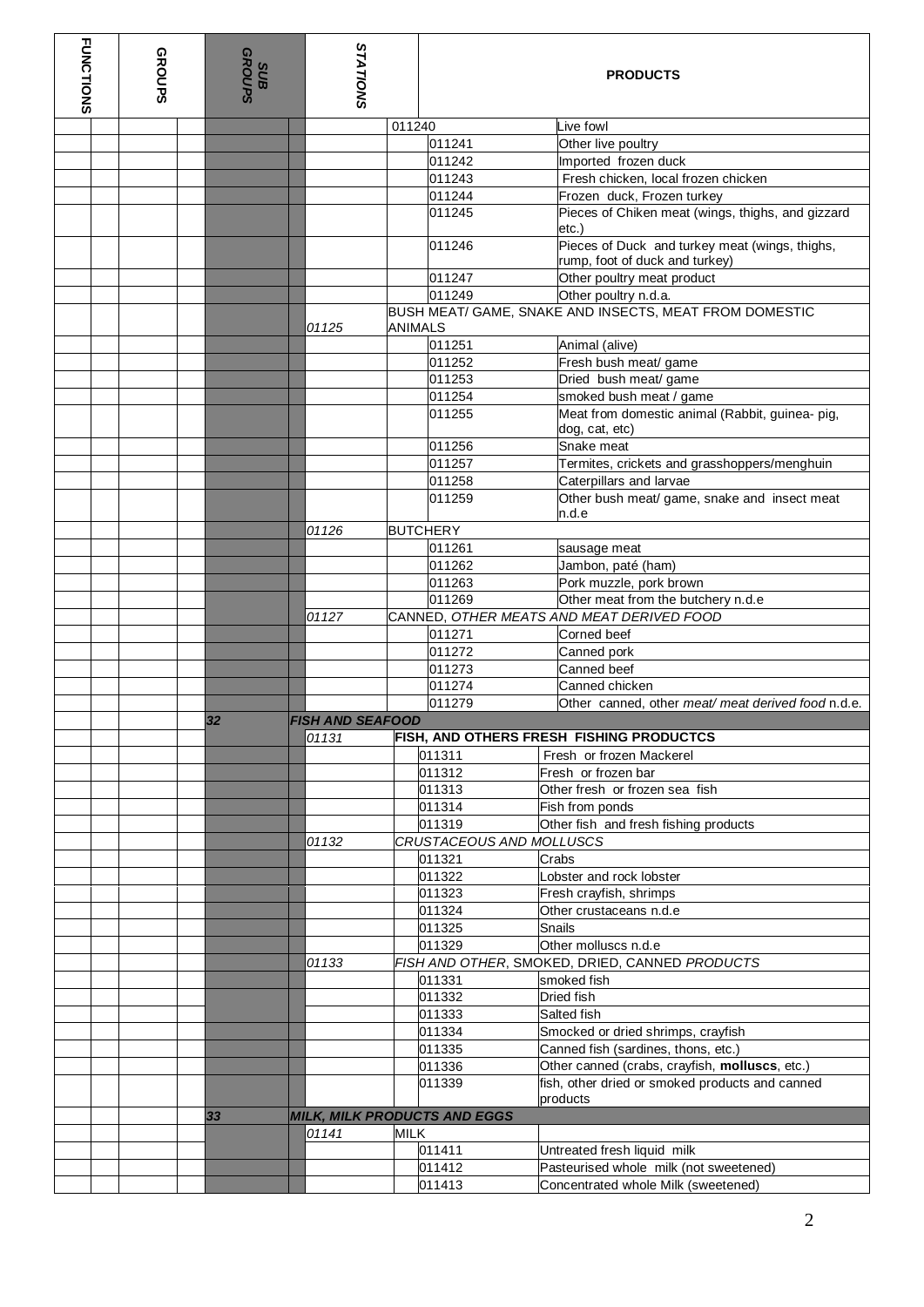| <b>FUNCTIONS</b> | <b>GROUPS</b> |  | SUDB<br>GROUPS | <b>STATIONS</b>                 |             |                      | <b>PRODUCTS</b>                                                                               |  |
|------------------|---------------|--|----------------|---------------------------------|-------------|----------------------|-----------------------------------------------------------------------------------------------|--|
|                  |               |  |                |                                 |             | 011414               | Concentrated whole Milk (not sweetened)                                                       |  |
|                  |               |  |                |                                 |             | 011415               | Concentrated skimmed Milk                                                                     |  |
|                  |               |  |                |                                 |             | 011416               | <b>Powdered Milk</b>                                                                          |  |
|                  |               |  |                |                                 |             | 011419               | Other forms of treated Milk n.d.e                                                             |  |
|                  |               |  |                | 01142                           |             | <b>MILK PRODUCTS</b> |                                                                                               |  |
|                  |               |  |                |                                 |             | 011421               | Cheese                                                                                        |  |
|                  |               |  |                |                                 |             | 011422               | Fresh Cream                                                                                   |  |
|                  |               |  |                |                                 |             | 011423               | Yoghurt (produced traditionally)                                                              |  |
|                  |               |  |                |                                 |             | 011424               | Yoghurt (produced industrially)                                                               |  |
|                  |               |  |                |                                 |             | 011425               | Ice cream, sucette(alaska)                                                                    |  |
|                  |               |  |                |                                 |             | 011429               | Other milk products n.d.e                                                                     |  |
|                  |               |  |                | 01143                           | <b>EGGS</b> |                      |                                                                                               |  |
|                  |               |  |                |                                 |             | 011431<br>011439     | Hen fresh egg                                                                                 |  |
|                  |               |  | 34             |                                 |             |                      | Other eggs n.d.e.                                                                             |  |
|                  |               |  |                | <b>OIL AND FATS</b><br>01151    |             | Butter, MARGARINE    |                                                                                               |  |
|                  |               |  |                |                                 |             | 011511               | <b>Butter</b>                                                                                 |  |
|                  |               |  |                |                                 |             | 011512               | Margarine                                                                                     |  |
|                  |               |  |                |                                 |             | 011513               | Local groundnut paste                                                                         |  |
|                  |               |  |                |                                 |             | 011514               | Oil cake (groundnut, cotton, etc)                                                             |  |
|                  |               |  |                |                                 |             | 011519               | Other fats (pie, lard,)                                                                       |  |
|                  |               |  |                | 01152                           |             | <b>RAW OIL</b>       |                                                                                               |  |
|                  |               |  |                |                                 |             | 011521               | Raw palm oil                                                                                  |  |
|                  |               |  |                |                                 |             | 011522               | Raw groundnut oil                                                                             |  |
|                  |               |  |                |                                 |             | 011523               | Raw cotton oil                                                                                |  |
|                  |               |  |                |                                 |             | 011524               | Raw soja bean oil                                                                             |  |
|                  |               |  |                |                                 |             | 011525               | Raw shea oil                                                                                  |  |
|                  |               |  |                |                                 |             | 011529               | Other raw oil n.d.e. (coconut, almond, corn,<br>palmnuts)                                     |  |
|                  |               |  |                | 01153                           |             | <b>REFINED OIL</b>   |                                                                                               |  |
|                  |               |  |                |                                 |             | 011531               | Refined palm oil (palmor, mayor, promor, bali and sania<br>$\mathsf{oils} \dots$              |  |
|                  |               |  |                |                                 |             | 011532               | Refined groundnut oil ( benedicta oil )                                                       |  |
|                  |               |  |                |                                 |             | 011533               | Refined Cotton oil( diamaor oil)                                                              |  |
|                  |               |  |                |                                 |             | 011534               | Refined soja bean oil (oilio, lessieur, broli, cap d'or and<br>solior oils)                   |  |
|                  |               |  |                |                                 |             | 011535               | Refined Olive oil ( huile la espagnola)                                                       |  |
|                  |               |  |                |                                 |             | 011536               | Refined shea oil                                                                              |  |
|                  |               |  |                |                                 |             | 011537               | Other refined vegetable oils ( camlor oil made from<br>maize, gino oil vegetable oilio oil, ) |  |
|                  |               |  |                |                                 |             | 011539               | Other refined oils n.d.e. (huile de tournesol maurel                                          |  |
|                  |               |  | 35             | <b>FRUITS AND NUTS</b><br>01161 |             | <b>FRESH FRUITS</b>  |                                                                                               |  |
|                  |               |  |                |                                 |             | 011610               | Mangoe                                                                                        |  |
|                  |               |  |                |                                 |             | 011611               | Pineapple                                                                                     |  |
|                  |               |  |                |                                 |             | 011612               | Citrus fruits (orange, tangerine, lemon, grapefruit.)                                         |  |
|                  |               |  |                |                                 |             | 011613               | Ripe banana                                                                                   |  |
|                  |               |  |                |                                 |             | 011614               | Paw paw                                                                                       |  |
|                  |               |  |                |                                 |             | 011615               | Guava                                                                                         |  |
|                  |               |  |                |                                 |             | 011616               | Pear/ avocado                                                                                 |  |
|                  |               |  |                |                                 |             | 011617               | Plum                                                                                          |  |
|                  |               |  |                |                                 |             | 011618               | Water melon, melon                                                                            |  |
|                  |               |  |                |                                 |             | 011619               | Other fresh fruits n.d.e. (apple, soursop, chellies, black<br>fruit)                          |  |
|                  |               |  |                | 01162                           |             | DRY FRUITS AND NUTS  |                                                                                               |  |
|                  |               |  |                |                                 |             | 011621               | Date                                                                                          |  |
|                  |               |  |                |                                 |             | 011622               | Hazel nuts                                                                                    |  |
|                  |               |  |                |                                 |             | 011623               | Coconuts                                                                                      |  |
|                  |               |  |                |                                 |             | 011624               | Cashew nut                                                                                    |  |
|                  |               |  |                |                                 |             | 011625               | palm nut                                                                                      |  |
|                  |               |  |                |                                 |             | 011626               | grape                                                                                         |  |
|                  |               |  |                |                                 |             | 011627               | Almond (palm nut)                                                                             |  |
|                  |               |  |                |                                 |             | 011628               | Tamarind                                                                                      |  |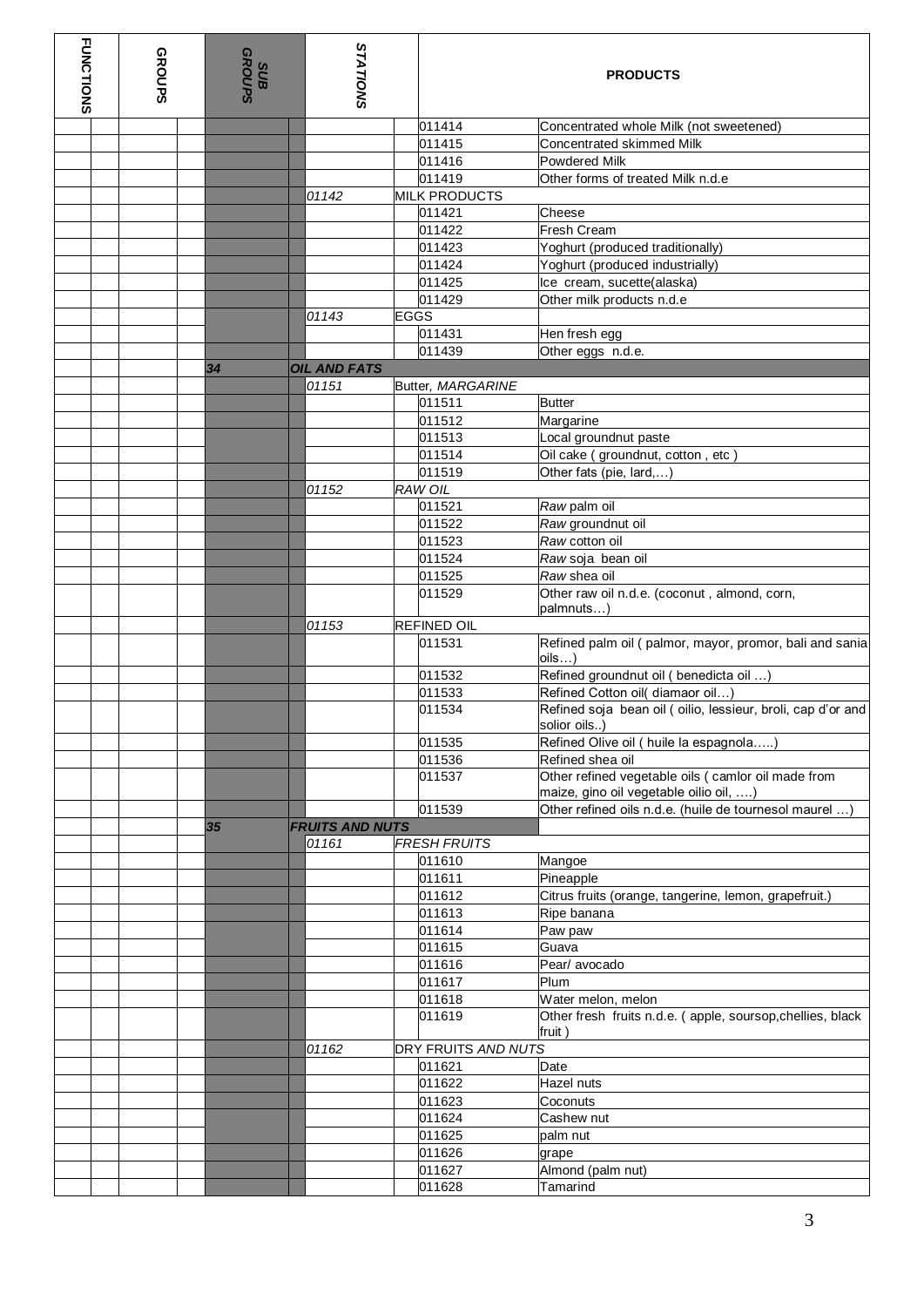| <b>FUNCTIONS</b><br><b>GROUPS</b> |  | SUD<br>GROUPS | <b>STATIONS</b>   |                                 | <b>PRODUCTS</b>                                                      |  |  |
|-----------------------------------|--|---------------|-------------------|---------------------------------|----------------------------------------------------------------------|--|--|
|                                   |  |               |                   | 011629                          | Other dry fruits and nuts n.d.e                                      |  |  |
|                                   |  | 36            | <b>VEGETABLES</b> |                                 |                                                                      |  |  |
|                                   |  |               | 01170             |                                 | Fresh, dried, salted or canned/tinned vegetable                      |  |  |
|                                   |  |               |                   | 011701                          | Fresh Onion                                                          |  |  |
|                                   |  |               |                   | 011702                          | Marrow/cucumber/ sweet pepper                                        |  |  |
|                                   |  |               |                   | 011703                          | Fresh Okra/ Dried okra/okro                                          |  |  |
|                                   |  |               |                   | 011704                          | Dried/ Fresh Tomato                                                  |  |  |
|                                   |  |               |                   | 011705                          | Canned tomato                                                        |  |  |
|                                   |  |               |                   | 011706                          | Garden eggs, Zucchini /courgette                                     |  |  |
|                                   |  |               |                   | 011707                          | Carrots                                                              |  |  |
|                                   |  |               |                   | 011708                          | green beans                                                          |  |  |
|                                   |  |               |                   | 011709                          | Other fresh /dried, salted or canned/tinned n.d.e                    |  |  |
|                                   |  |               | 01171             | <b>VEGETABLES</b> in leaves     |                                                                      |  |  |
|                                   |  |               |                   |                                 |                                                                      |  |  |
|                                   |  |               |                   | 011710                          | Folon, Zom                                                           |  |  |
|                                   |  |               |                   | 011711                          | Cassava leaves                                                       |  |  |
|                                   |  |               |                   | 011712<br>011713                | Ndolé (bitter-leaves)                                                |  |  |
|                                   |  |               |                   |                                 | Lettuce (salad leaves)                                               |  |  |
|                                   |  |               |                   | 011714                          | Epinard                                                              |  |  |
|                                   |  |               |                   | 011715                          | Okro leaves                                                          |  |  |
|                                   |  |               |                   | 011716                          | Keleng keleng                                                        |  |  |
|                                   |  |               |                   | 011717                          | Okok (éru)                                                           |  |  |
|                                   |  |               |                   | 011718                          | Cabbage                                                              |  |  |
|                                   |  |               |                   | 011719                          | Other vegetables in leaves (Beans leaves, zom )                      |  |  |
|                                   |  |               | 01172             |                                 | DRY VEGETABLES AND OLEAGINOUS GRAINS                                 |  |  |
|                                   |  |               |                   | 011720                          | Dry beans niebe, koki                                                |  |  |
|                                   |  |               |                   | 011721                          | Other dried beans (white, read, black beans, )                       |  |  |
|                                   |  |               |                   | 011722                          | Dry peas                                                             |  |  |
|                                   |  |               |                   | 011723                          | Canned dry vegetable                                                 |  |  |
|                                   |  |               |                   | 011724                          | Dry groundnuts (cracked)                                             |  |  |
|                                   |  |               |                   | 011725                          | Fresh or dry groundnuts uncracked                                    |  |  |
|                                   |  |               |                   | 011726                          | Gourd grains                                                         |  |  |
|                                   |  |               |                   | 011727                          | Soja                                                                 |  |  |
|                                   |  |               |                   | 011728                          | Ndjanssang                                                           |  |  |
|                                   |  |               |                   | 011729                          | Other leguminous and oleaginous n.d.e                                |  |  |
|                                   |  |               | 01173             | PLANTAINS AND BANANAS           |                                                                      |  |  |
|                                   |  |               |                   | 011731                          | Fresh plantains (unripe)                                             |  |  |
|                                   |  |               |                   | 011732                          | Fresh plantains (ripe)                                               |  |  |
|                                   |  |               |                   | 011733                          | Fresh banana (unripe)                                                |  |  |
|                                   |  |               |                   | 011734                          | Plantain chips, fried plantains                                      |  |  |
|                                   |  |               |                   | 011739                          | Other plantain or banana based product n.d.e.                        |  |  |
|                                   |  |               | 01174             | <b>IRISH POTATOES</b>           |                                                                      |  |  |
|                                   |  |               |                   | 011741                          | <b>Fresh Irish Potatoes</b>                                          |  |  |
|                                   |  |               |                   | 011742                          | Irish potatoes flour                                                 |  |  |
|                                   |  |               |                   | 011743                          | Irish potatoes chips                                                 |  |  |
|                                   |  |               |                   | 011749                          | Other Irish potatoes based products n.d.e (rolled Irish<br>potatoes) |  |  |
|                                   |  |               | 01175             | <b>SWEET</b><br><b>POTATOES</b> |                                                                      |  |  |
|                                   |  |               |                   | 011751                          | Fresh sweet potatoes                                                 |  |  |
|                                   |  |               |                   | 011752                          | Dried sweet potatoes (dehydrated)                                    |  |  |
|                                   |  |               |                   | 011759                          | Other sweet potato based products n.d.e                              |  |  |
|                                   |  |               | 01176             | CASSAVA                         |                                                                      |  |  |
|                                   |  |               |                   | 011761                          | Fresh cassava tuber                                                  |  |  |
|                                   |  |               |                   | 011762                          | Dried or dehydrated cassava (pieces or loose)                        |  |  |
|                                   |  |               |                   | 011763                          | Cassava flour                                                        |  |  |
|                                   |  |               |                   | 011764                          | Gari                                                                 |  |  |
|                                   |  |               |                   | 011765                          | Stick of cassava [Bâton de manioc (bobolo, mintumba,<br>miondo)]     |  |  |
|                                   |  |               |                   | 011766                          | Water fufu                                                           |  |  |
|                                   |  |               | 01177             | YAMS                            |                                                                      |  |  |
|                                   |  |               |                   | 011771                          | Yams (from west Cameroon )                                           |  |  |
|                                   |  |               |                   | 011772                          | Yams (from the North Cameroon)                                       |  |  |
|                                   |  |               |                   | 011773                          | Yam (from Calabar- Nigeria)                                          |  |  |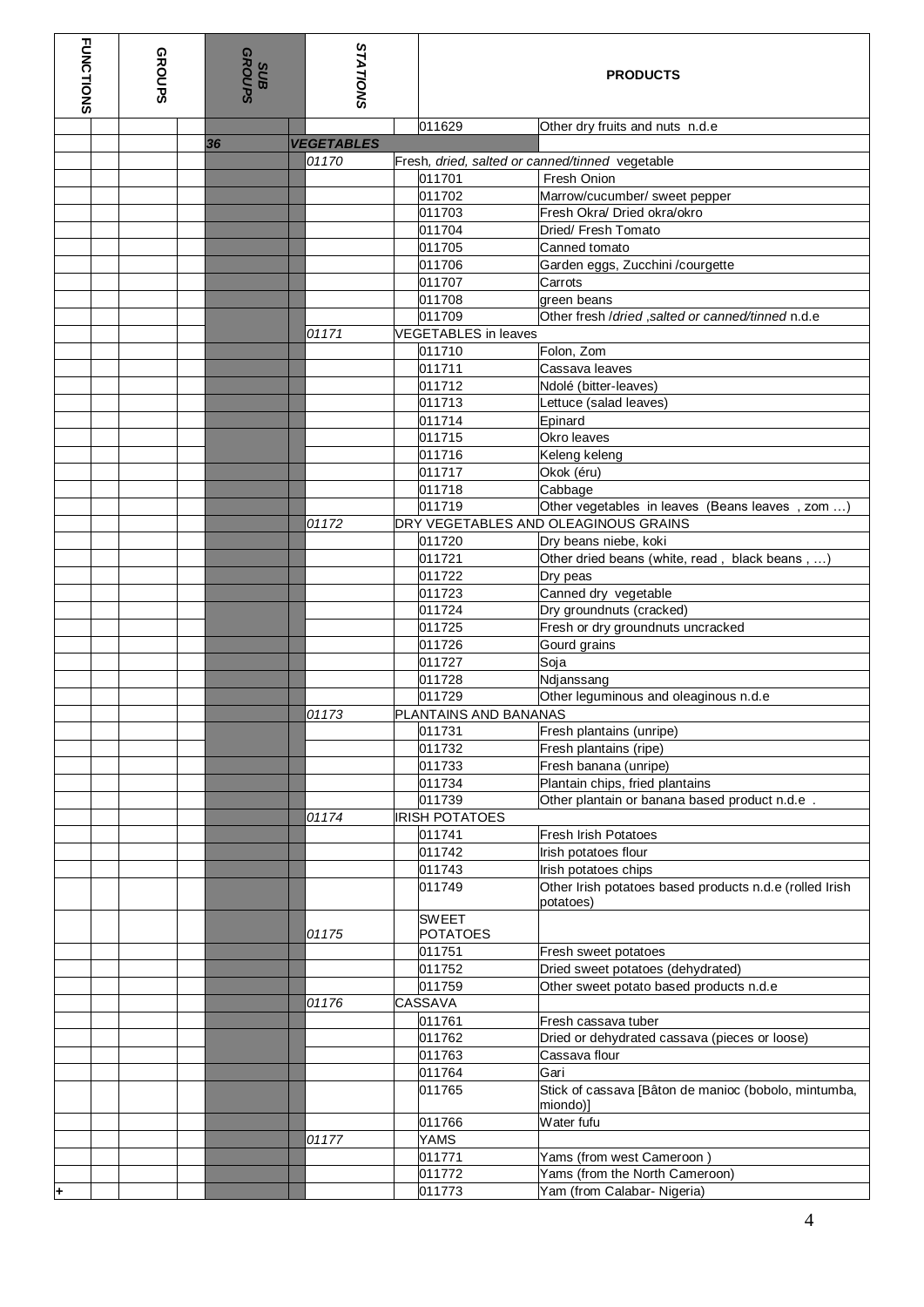| <b>FUNCTIONS</b> | <b>GROUPS</b> | SHD<br>GROUPS                     |  | <b>STATIONS</b>         | <b>PRODUCTS</b>                |                                                                       |  |
|------------------|---------------|-----------------------------------|--|-------------------------|--------------------------------|-----------------------------------------------------------------------|--|
|                  |               |                                   |  |                         | 011779                         | Other types of yams (Mbe) n.d.e                                       |  |
|                  |               |                                   |  | 01178                   | OTHER STARCHY FOODS AND TUBERS |                                                                       |  |
|                  |               |                                   |  |                         | 011781                         | Coco yam                                                              |  |
|                  |               |                                   |  |                         | 011782                         | Achu                                                                  |  |
|                  |               |                                   |  |                         | 011789                         | Other starchy foods and tuber n.d.e                                   |  |
|                  |               |                                   |  | 01179                   |                                | MUSHROOM AND OTHER VEGETABLE NON CLASSIFIED ELSEWHERE                 |  |
|                  |               |                                   |  |                         | 011791                         | Mushroom                                                              |  |
|                  |               |                                   |  |                         | 011792                         | Nkui                                                                  |  |
|                  |               |                                   |  |                         | 011793                         | Soft corn                                                             |  |
|                  |               |                                   |  |                         | 011799                         | Edible algae, sea fennel and other vegetables n.c.e.                  |  |
|                  |               | 37                                |  | 01181                   | <b>SUGAR</b>                   | SUGAR, JAM, HONEY, CHOCOLATE AND CONFECTIONERY                        |  |
|                  |               |                                   |  |                         | 011811                         | Sugar cane                                                            |  |
|                  |               |                                   |  |                         | 011812                         | Crystallised refined sugar (in cuboid)                                |  |
|                  |               |                                   |  |                         | 011813                         | powder sugar                                                          |  |
|                  |               |                                   |  |                         | 011819                         | Other sugar n.d.e.                                                    |  |
|                  |               |                                   |  | 01182                   |                                | JAM, HONEY, CHOCOLATE AND CONFECTIONERY                               |  |
|                  |               |                                   |  |                         | 011821                         | Sweet, chewing-gum                                                    |  |
|                  |               |                                   |  |                         | 011822                         | Natural honey                                                         |  |
|                  |               |                                   |  |                         | 011823                         | Refined honey                                                         |  |
|                  |               |                                   |  |                         | 011824                         | Syrup and treacle                                                     |  |
|                  |               |                                   |  |                         | 011825                         | Jam and marmalade                                                     |  |
|                  |               |                                   |  |                         | 011826<br>011827               | Chocolate (for chewing or in paste)<br>Caramel, toffee                |  |
|                  |               |                                   |  |                         | 011829                         | Other confectionery, honey, chocolate and jam n.d.e                   |  |
|                  |               | 38                                |  | <b>FOODSTUFFS N.C.E</b> |                                |                                                                       |  |
|                  |               |                                   |  | 01190                   |                                | SALT, SPICES, SAUCES AND OTHER SEASONINGS/FLAVOURINGS                 |  |
|                  |               |                                   |  |                         | 011900                         | Green spices (leeks, celeryl, basil, etc                              |  |
|                  |               |                                   |  |                         | 011901                         | Pepper, shilly (white pepper)                                         |  |
|                  |               |                                   |  |                         | 011902                         | Salt                                                                  |  |
|                  |               |                                   |  |                         | 011903                         | Mayonnaise                                                            |  |
|                  |               |                                   |  |                         | 011904                         | Other seasonings/flavourings (mustard, ketch up,<br>vinegar sauce)    |  |
|                  |               |                                   |  |                         | 011905                         | Vinegar                                                               |  |
|                  |               |                                   |  |                         | 011906                         | Rock salt or kanwoan                                                  |  |
|                  |               |                                   |  |                         | 011907                         | Jinger                                                                |  |
|                  |               |                                   |  |                         | 011908<br>011909               | Garlics<br>Other salt, spices, sauces and seasonings/flavourings      |  |
|                  |               |                                   |  |                         |                                | n.d.e. (Thyme, bay-tree, curry, clove, mint, camomile,<br>taragone, ) |  |
|                  |               |                                   |  | 01191                   | <b>BABY FOOD</b>               |                                                                       |  |
|                  |               |                                   |  |                         | 011911                         | Baby milk (guigoz, gallia)                                            |  |
|                  |               |                                   |  |                         | 011912                         | Baby flour (cerelac, farigallia, nestum)                              |  |
|                  |               |                                   |  | 01192                   | <b>STARCHES</b><br>011921      | Pure starch (for pulp and saurce)                                     |  |
|                  |               |                                   |  |                         | 011922                         | Dry starch (maizena)                                                  |  |
|                  |               |                                   |  |                         | 011929                         | Other starch n.d.e.                                                   |  |
|                  |               |                                   |  | 01193                   | OTHER FOODSTUFF N.C.E.         |                                                                       |  |
|                  |               |                                   |  |                         | 011931                         | Stocked cube                                                          |  |
|                  |               |                                   |  |                         | 011932                         | Cube (maggi, jumbo, honig,                                            |  |
|                  |               |                                   |  |                         | 011933                         | Kalaba chalk                                                          |  |
|                  |               |                                   |  |                         | 011934                         | Yeast                                                                 |  |
|                  |               |                                   |  |                         | 011939                         | Other foodstuffs n.d.e.                                               |  |
|                  | 012           | <b>NON ALCOHOLIC DRINKS</b><br>40 |  | COFFE, TEA AND COCOA    |                                |                                                                       |  |
|                  |               |                                   |  | 01210                   |                                | COFFE, TEA, COCOA AND OTHER PLANTS FOR HERB TEAS                      |  |
|                  |               |                                   |  |                         | 012101                         | Coffee                                                                |  |
|                  |               |                                   |  |                         | 012102                         | Tea                                                                   |  |
|                  |               |                                   |  |                         | 012103                         | Cocoa products (ovaltine, matinal, déjeuné, )                         |  |
|                  |               |                                   |  |                         | 012104                         | Infusion (herb tea)                                                   |  |
|                  |               |                                   |  |                         | 012109                         | Other coffee, tea, cocoa products and plants for herb                 |  |
|                  |               | 41                                |  |                         |                                | teas n.d.e<br>MINERAL WATER AND NON ALCOHOLIC DRINKS CONSUMED         |  |
|                  |               |                                   |  |                         |                                |                                                                       |  |